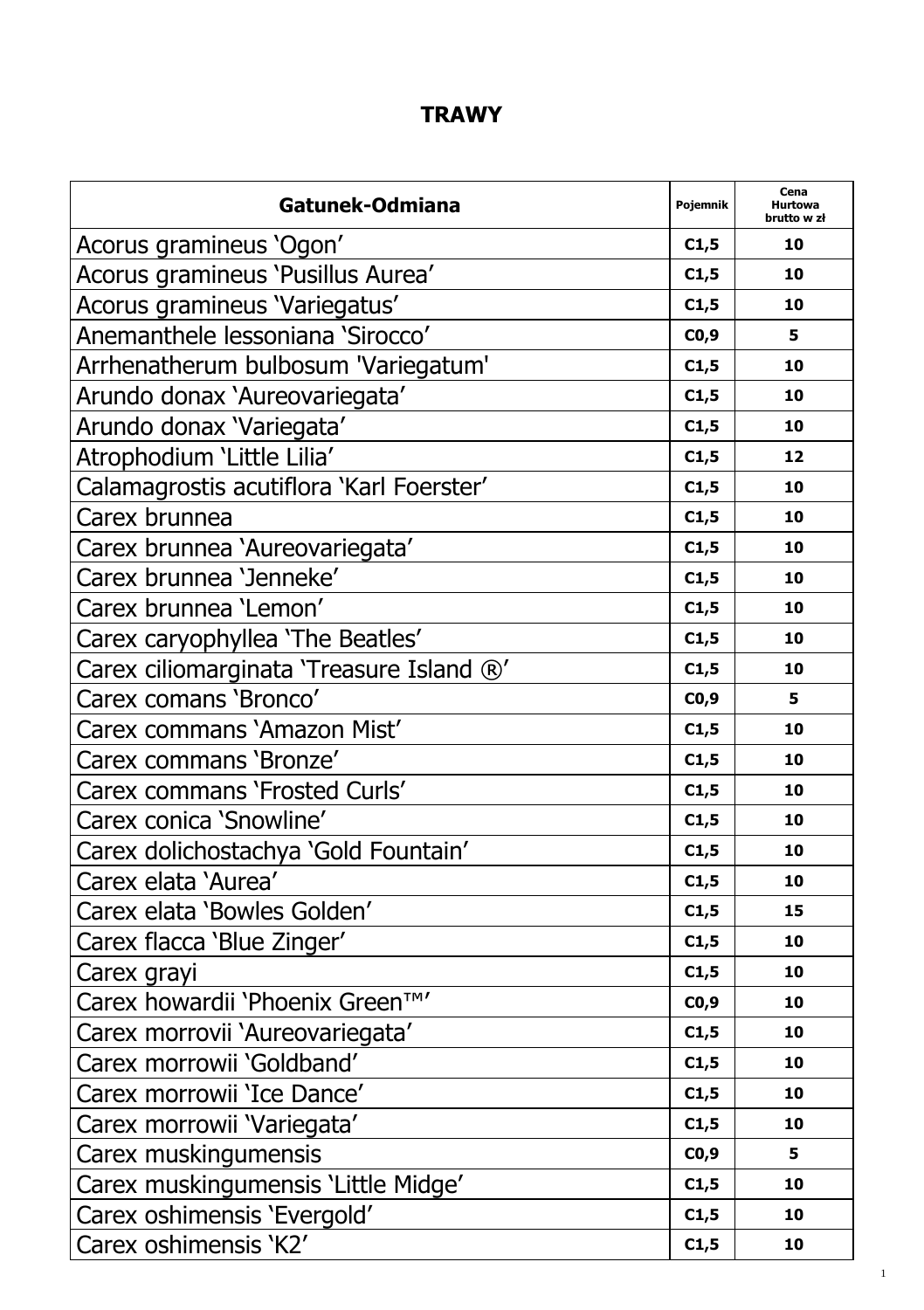| Gatunek-Odmiana                               | Pojemnik       | Cena<br>Hurtowa<br>brutto w zł |
|-----------------------------------------------|----------------|--------------------------------|
| Carex petriei 'Milk Chocolate'                | C1,5           | 10                             |
| Carex phyllocephala 'Sparkler'                | C1,5           | 10                             |
| Carex siderosticha 'Lemon Zest' Nowość        | C1,5           | 10                             |
| Carex testaceae 'Prairie Fire'                | C1,5           | 15                             |
| Chasmanthium latifolium 'River Mist' ® Nowość | C1,5           | 10                             |
| Cortaderia selloana                           | CO,9           | 5                              |
| Cortaderia selloana 'Pumila'                  | C <sub>2</sub> | 20                             |
| Cortaderia selloana 'Rose Plume'              | C1,5           | 10                             |
| Cortaderia selloana 'Rosea'                   | C1,5           | 20                             |
| Cortaderia selloana 'Sunningdale Silver'      | C <sub>2</sub> | 20                             |
| Cortaderia selloana 'White Plume'             | C1,5           | 10                             |
| Corynephorus canescens 'Spiky Blue F1' Nowość | CO,9           | 5                              |
| Cymbopogon citratus                           | C1,5           | 10                             |
| Deschampsia 'Caespitosa' Nowość               | C1,5           | 10                             |
| Equisetum hyemale 'Robustum'                  | C1,5           | 10                             |
| Eragrostis 'Spectabilis' Nowość               | C1,5           | 10                             |
| Erianthus ravennae                            | C1,5           | 10                             |
| Festuca 'Scoparia' Nowość                     | C1,5           | 10                             |
| Festuca amethystina                           | CO,9           | 5                              |
| Festuca cinerea                               | CO, 9          | 5                              |
| Festuca cinerea 'Zwergenkönig'                | C1,5           | 10                             |
| Festuca gautieri                              | C0,9           | 5                              |
| Festuca glauca 'Auslese'                      | C1,5           | 10                             |
| Festuca glauca 'Azurit'                       | C1,5           | 10                             |
| Festuca glauca 'Elijah Blue'                  | C1,5           | 10                             |
| Festuca glauca 'Festina'                      | C1,5           | 10                             |
| Festuca glauca 'Golden toupee'                | C1,5           | 10                             |
| Haconechloa macra 'All Gold'                  | C1,5           | 10                             |
| Haconechloa macra 'Nicolas'                   | C1,5           | 10                             |
| Hakonechloa macra 'Aureola'                   | C1,5           | 10                             |
| Hierochloe odorata Nowość                     | C1,5           | 10                             |
| Holcus mollis 'Jackdaws Cream'                | C1,5           | 10                             |
| Imperata cylindrica 'Red Baron'               | C1,5           | 10                             |
| Isolepis cernua                               | C1,5           | 10                             |
| Juncus 'Twister'                              | CO,9           | 5                              |
| Koelaria glauca                               | C0,9           | 5                              |
| Koelaria glauca                               | C1,5           | 10                             |
| Leymus arenarius 'Blue Dune' Nowość           | C1,5           | 10                             |
| Liriope muscari 'Big Blue"                    | C1,5           | 10                             |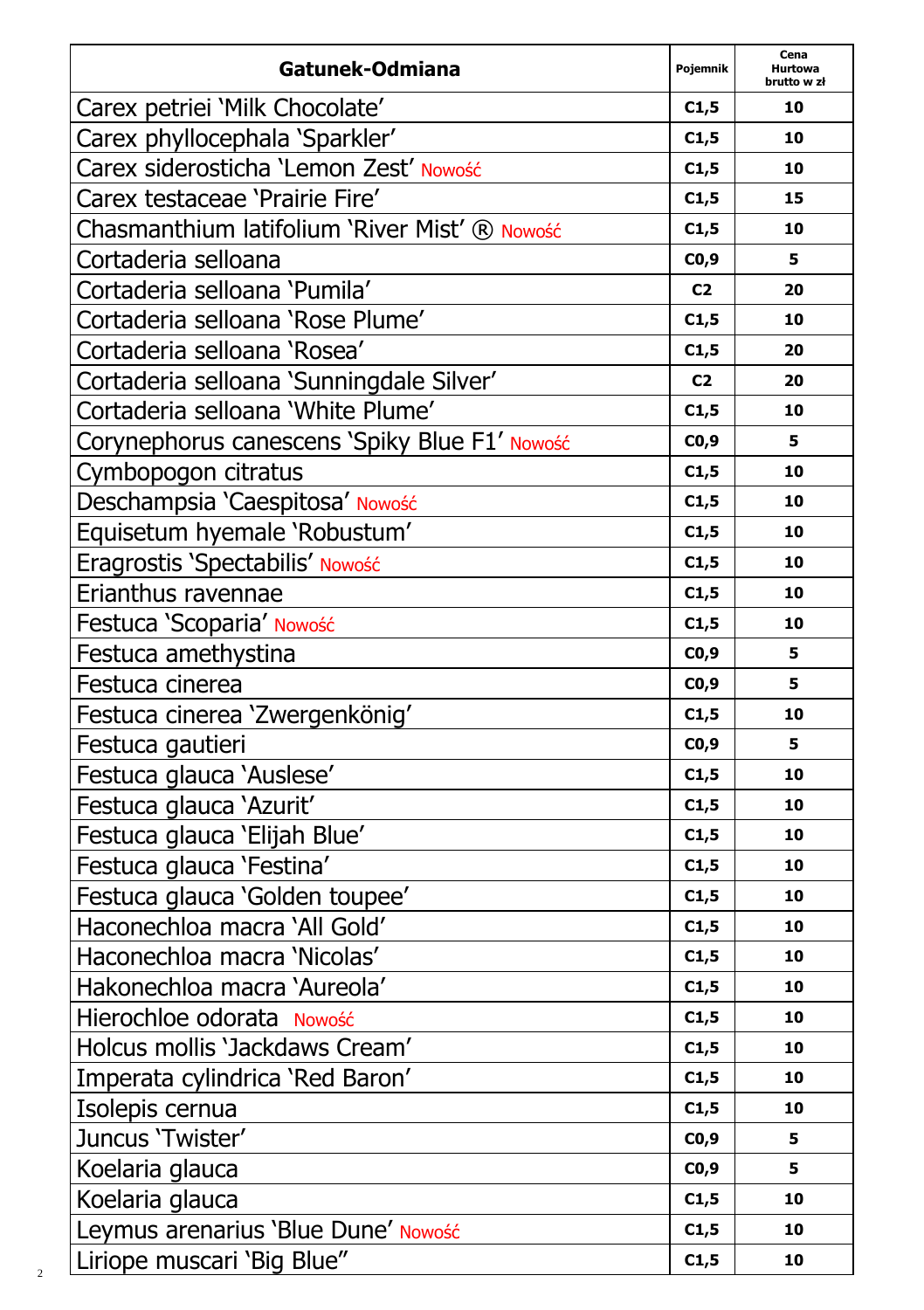| Gatunek-Odmiana                               | Pojemnik       | Cena<br><b>Hurtowa</b><br>brutto w zł |
|-----------------------------------------------|----------------|---------------------------------------|
| Liriope muscari 'Lilac Wonder' Nowość         | C1,5           | 15                                    |
| Liriope muscari 'Monroe White'                | C1,5           | 10                                    |
| Liriope muscari 'Variegata'                   | C1,5           | 10                                    |
| Millium effusum 'Aureum' Nowość               | C1,5           | 10                                    |
| Miscanthus 'Cute One ®' Nowość                | C1,5           | 10                                    |
| Miscanthus 'Pünktchen'                        | C1,5           | 10                                    |
| Miscanthus 'Touareg ®' Nowość                 | C1,5           | 10                                    |
| Miscanthus sinensis 'Giraffe'                 | C1,5           | 10                                    |
| Miscanthus sinensis 'Grosse Fontaine'         | C1,5           | 10                                    |
| Miscanthus sinensis 'Yakushima Dwarf'         | C1,5           | 10                                    |
| Miscanthus sinensis 'Adagio'                  | C1,5           | 10                                    |
| Miscanthus sinensis 'Apache'                  | C1,5           | 12                                    |
| Miscanthus sinensis 'Cabaret' Nowość          | C1,5           | 10                                    |
| Miscanthus sinensis 'Cosmopolitan' Nowość     | C1,5           | 10                                    |
| Miscanthus sinensis 'Flamingo'                | C1,5           | 10                                    |
| Miscanthus sinensis 'Giganteus'               | ${\sf C5}$     | 25                                    |
| Miscanthus sinensis 'Gold Bar'                | C1,5           | 12                                    |
| Miscanthus sinensis 'Gracilimus'              | C1,5           | 10                                    |
| Miscanthus sinensis 'Graziella'               | C1,5           | 10                                    |
| Miscanthus sinensis 'Jubilaris' Nowość        | C1,5           | 12                                    |
| Miscanthus sinensis 'Kleine Silberspinne'     | C1,5           | 10                                    |
| Miscanthus sinensis 'Krater'                  | C1,5           | 10                                    |
| Miscanthus sinensis 'Little Miss' ® Nowość    | C1,5           | 12                                    |
| Miscanthus sinensis 'Malepartus'              | C1,5           | 10                                    |
| Miscanthus sinensis 'Memory' Nowość           | C1,5           | 15                                    |
| Miscanthus sinensis 'Morning Bright' ® Nowość | C1,5           | 10                                    |
| Miscanthus sinensis 'Morning Light'           | C1,5           | 10                                    |
| Miscanthus sinensis 'Punktchen'               | C1,5           | 10                                    |
| Miscanthus sinensis 'Red Chief'               | C1,5           | 10                                    |
| Miscanthus sinensis 'Silberfeder'             | C1,5           | 10                                    |
| Miscanthus sinensis 'Sioux'                   | C <sub>2</sub> | 15                                    |
| Miscanthus sinensis 'Strictus'                | C1,5           | 10                                    |
| Miscanthus sinensis 'Vanilla Sky' Nowość      | C1,5           | 10                                    |
| Miscanthus sinensis 'Variegatus'              | C1,5           | 10                                    |
| Miscanthus sinensis 'Zebrinus'                | C1,5           | 10                                    |
| Molinia arundinacea 'Karl Foerster'           | C1,5           | 10                                    |
| Molinia careluea 'Variegata'                  | C1,5           | 10                                    |
| Muhlenbergia 'Reverchonii Undaunted' Nowość   | C1,5           | 10                                    |
| Ophiopogon planiscapus 'Nigrescens'           | P9             | 18                                    |